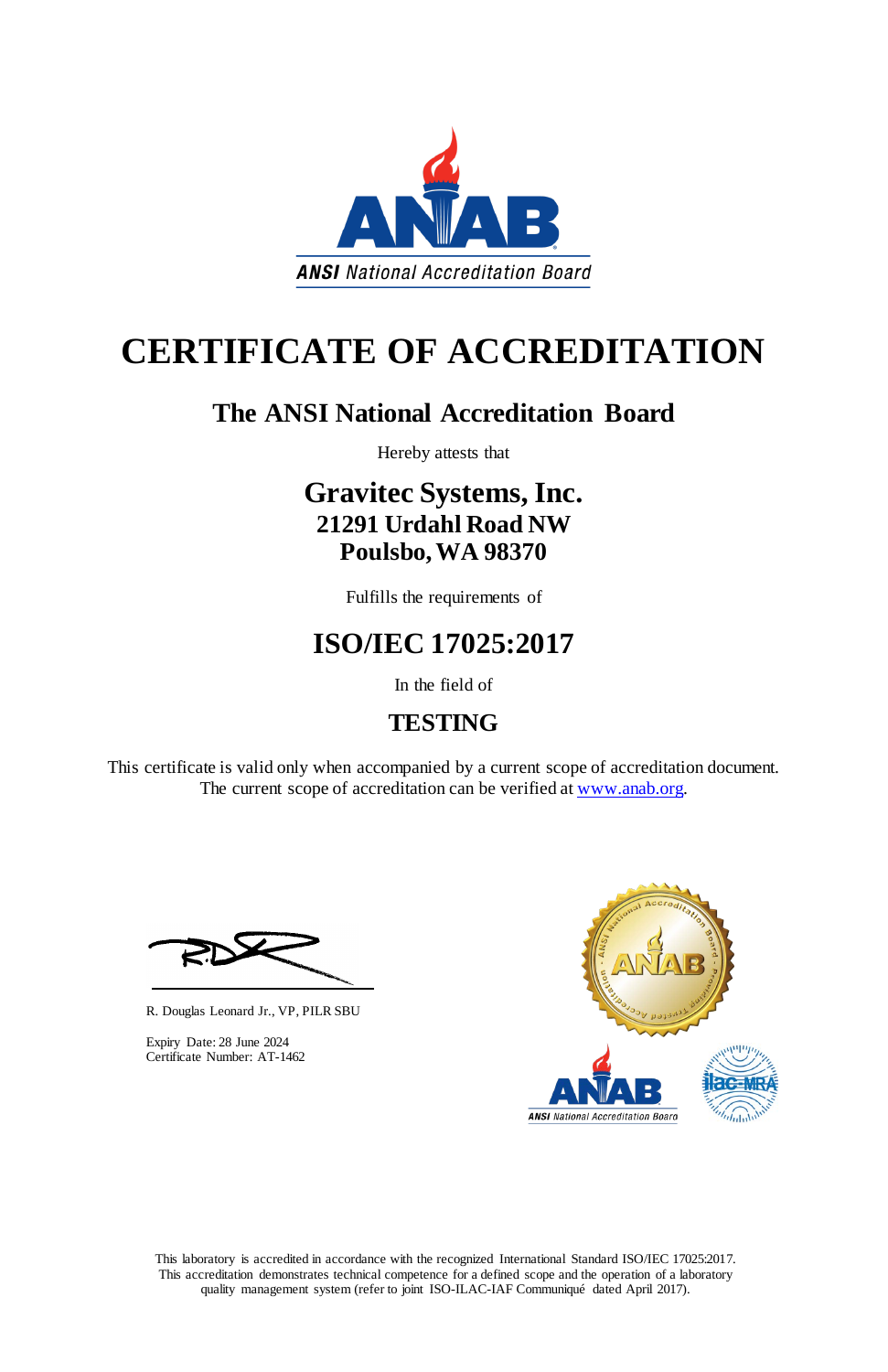

#### **SCOPE OF ACCREDITATION TO ISO/IEC 17025:2017**

#### **Gravitec Systems, Inc.**

21291 Urdahl Road NW Poulsbo, WA 98370 John Bearden (206) 780 2898 bearden@gravitec.com [www.gravitec.com](http://www.gravitec.com/)

#### **TESTING**

 $\mathcal{A}$ 

Valid to: **June 28, 2024** Certificate Number: **AT-1462** 

**Mechanical**

| <b>Specific Tests and/or</b>                                                                                                                                                                                                                                                         | <b>Specification, Standard,</b>                                                                                                                                                                                                                                                                                                                                                                                                                                                                                                                                                                                       | Items, Materials or                                             | <b>Key Equipment or</b>                                                                                                                                                                                                                                                              |
|--------------------------------------------------------------------------------------------------------------------------------------------------------------------------------------------------------------------------------------------------------------------------------------|-----------------------------------------------------------------------------------------------------------------------------------------------------------------------------------------------------------------------------------------------------------------------------------------------------------------------------------------------------------------------------------------------------------------------------------------------------------------------------------------------------------------------------------------------------------------------------------------------------------------------|-----------------------------------------------------------------|--------------------------------------------------------------------------------------------------------------------------------------------------------------------------------------------------------------------------------------------------------------------------------------|
| <b>Properties Measured</b>                                                                                                                                                                                                                                                           | <b>Method, or Test Technique</b>                                                                                                                                                                                                                                                                                                                                                                                                                                                                                                                                                                                      | <b>Product Tested</b>                                           | <b>Technology</b>                                                                                                                                                                                                                                                                    |
| Dynamic Performance,<br>Dynamic Leading Edge,<br>Dynamic Strength,<br>Static Strength,<br>Activation Force,<br>Arrest Force,<br>Arrest Distance,<br>Elongation,<br>Slippage,<br>Angle at Rest,<br>Travel Distance,<br><b>Retraction Tension,</b><br>Descent Energy,<br>Descent Speed | ANSI Z359.1, ANSI Z359.3,<br>ANSI Z359.4, ANSI Z359.7,<br>ANSI Z359.9, ANSI Z359.11,<br>ANSI Z359.12, ANSI Z359.13,<br>ANSI Z359.14, ANSI Z359.15,<br>ANSI Z359.16,<br><b>ANSI Z359.18,</b><br>ANSI/ASSP A10.32,<br>ANSI/ASC A14.3<br><b>ASTM F887 (Excludes Clause</b><br>25.3 WPFRD & 22.1 Electric<br>Arc Test)<br><b>ASTM E2484</b><br>CSA Z259.2.2<br>CSA Z259.2.3<br>CSA Z259.2.4<br>CSA Z259.2.5<br>CSA Z259.10 CSA Z259.11<br>CSA Z259.12<br>CSA Z259.15<br><b>NFPA 1983</b><br>(8.1, 8.2, 8.6, 8.7)<br><b>OSHA 1910.27</b><br>OSHA 1910.66<br>OSHA 1926.502<br>OSHA 1926.502(D)<br><b>Customer Specified</b> | <b>Fall Protection Devices,</b><br>Materials, and<br>Components | Certified Drop<br>Tower.<br>Release<br>Mechanism,<br>Load Cells,<br>Data Acquisition<br>System,<br>Test<br>Lanyards,<br>Test<br>Torso,<br>Test<br>Weights,<br>Digital<br>Protractor,<br>Digital Scales,<br>Digital<br>Timers, Steel<br>Rules and<br>Tapes,<br>Temperature<br>Chamber |